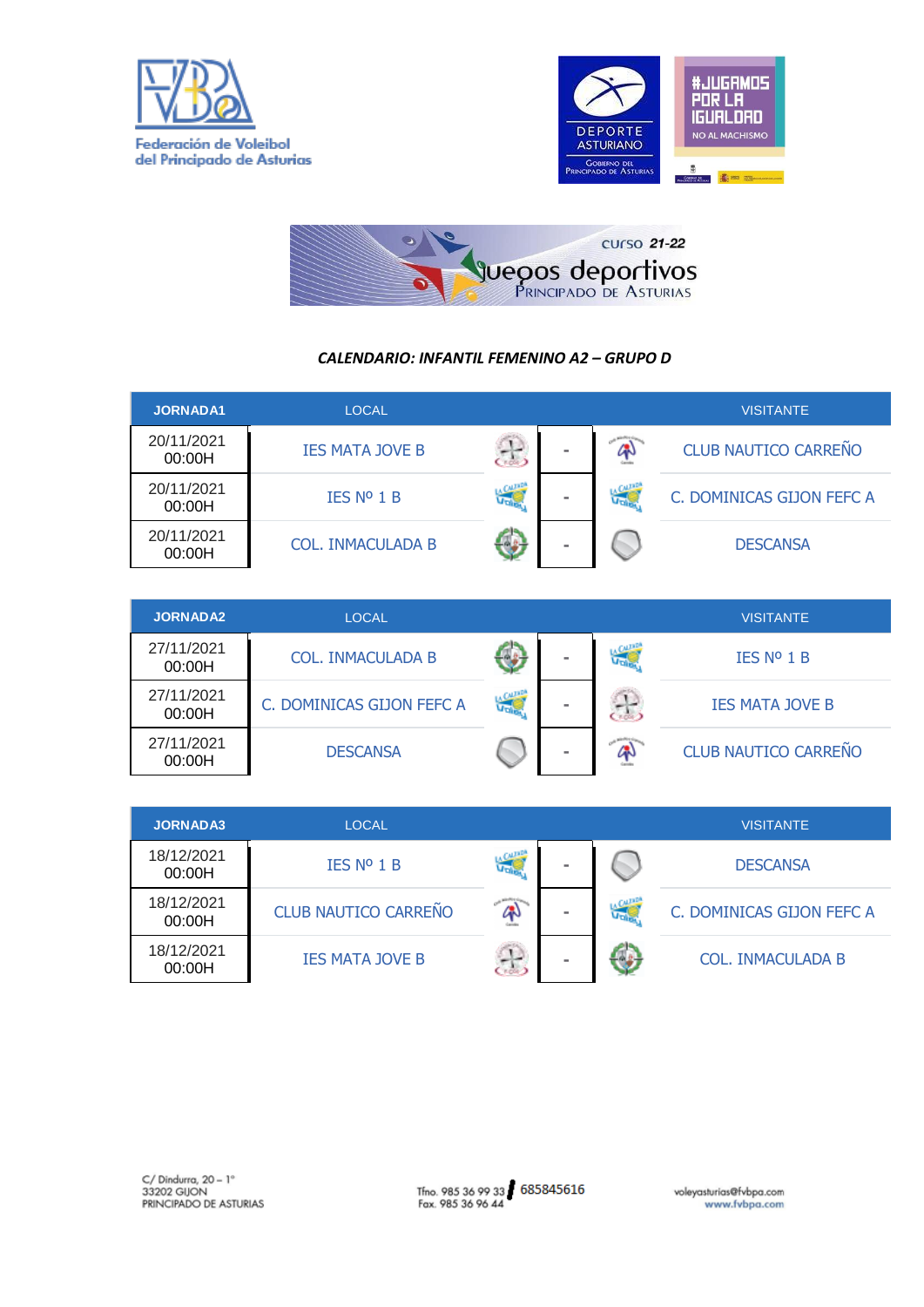



| <b>JORNADA4</b>      | <b>LOCAL</b>             |   |     | <b>VISITANTE</b>            |
|----------------------|--------------------------|---|-----|-----------------------------|
| 29/01/2022<br>00:00H | <b>COL. INMACULADA B</b> | - |     | <b>CLUB NAUTICO CARREÑO</b> |
| 29/01/2022<br>00:00H | <b>DESCANSA</b>          | - | Jak | C. DOMINICAS GIJON FEFC A   |
| 29/01/2022<br>00:00H | IES N <sup>o</sup> 1 B   | - |     | <b>IES MATA JOVE B</b>      |

| <b>JORNADA5</b>      | <b>LOCAL</b>                |   |    | <b>VISITANTE</b>  |
|----------------------|-----------------------------|---|----|-------------------|
| 05/02/2022<br>00:00H | C. DOMINICAS GIJON FEFC A   | - |    | COL. INMACULADA B |
| 05/02/2022<br>00:00H | <b>CLUB NAUTICO CARREÑO</b> | - | J. | <b>IES Nº 1 B</b> |
| 05/02/2022<br>00:00H | <b>IES MATA JOVE B</b>      | - |    | <b>DESCANSA</b>   |

| <b>JORNADA6</b>      | LOCAL                       |     |  | <b>VISITANTE</b>         |
|----------------------|-----------------------------|-----|--|--------------------------|
| 12/02/2022<br>00:00H | <b>CLUB NAUTICO CARREÑO</b> |     |  | <b>IES MATA JOVE B</b>   |
| 12/02/2022<br>00:00H | C. DOMINICAS GIJON FEFC A   | Joh |  | IES N <sup>o</sup> 1 B   |
| 12/02/2022<br>00:00H | <b>DESCANSA</b>             |     |  | <b>COL. INMACULADA B</b> |

| <b>JORNADA7</b>      | <b>LOCAL</b>                |          |     | <b>VISITANTE</b>          |
|----------------------|-----------------------------|----------|-----|---------------------------|
| 19/02/2022<br>00:00H | <b>CLUB NAUTICO CARREÑO</b> |          |     | <b>DESCANSA</b>           |
| 19/02/2022<br>00:00H | IES N <sup>o</sup> 1 B      | $\equiv$ |     | <b>COL. INMACULADA B</b>  |
| 19/02/2022<br>00:00H | <b>IES MATA JOVE B</b>      | $\equiv$ | Jak | C. DOMINICAS GIJON FEFC A |

Tfno. 985 36 99 33 685845616<br>Fax. 985 36 96 44

voleyasturias@fvbpa.com<br>www.fvbpa.com